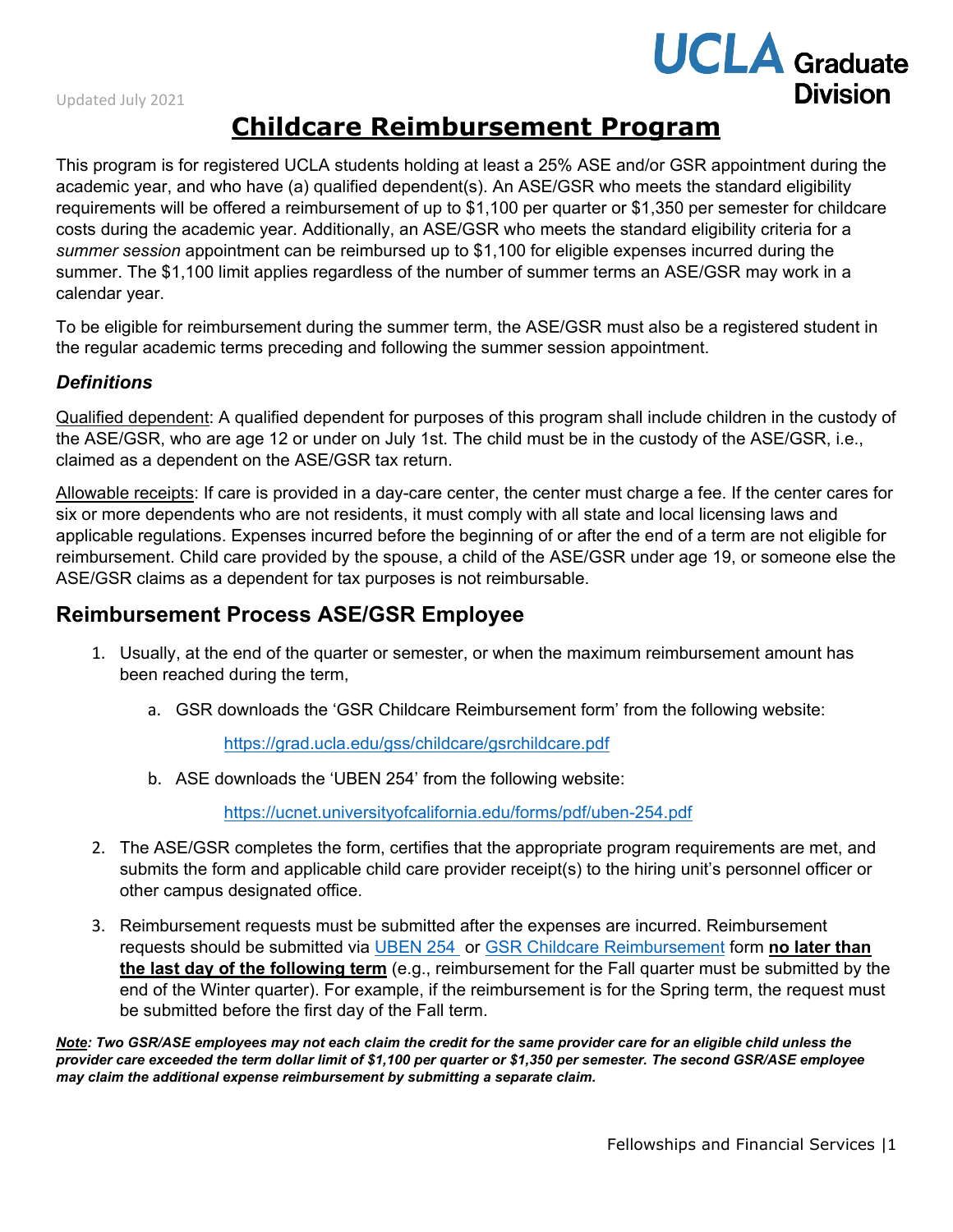## Updated July 2021

### **Administration Procedures**

- 1. Department personnel officer, or other campus designated official, certifies that the form is complete, the employee has/had a qualified GSR/ASE appointment, and that the applicable documentation is attached.
	- The employee must have had a valid GSR/ASE appointment for a minimum of 25% time for the term reimbursement to be submitted.
- 2. Department personnel officer, or other designated official, authorizes payment to the GSR/ASE and initiates payment following campus guidelines.
	- The hiring unit authorizes an [Additional Pay Path transaction \(Staff/Acad\)](https://sp.ucop.edu/sites/ucpathhelp/LocationUsers/LOCplayer/data/printit/5e23e31a-d435-4299-88c3-2fe5ccf30e5a_SPD.pdf) or One-time [Payment](https://sp.ucop.edu/sites/ucpathhelp/LocationUsers/LOCplayer/data/printit/055f6214-20b1-4318-8580-f774f0df762f_SPD.pdf) in [UCPath](https://ucpath.universityofcalifornia.edu/home) using ERN Code CCA (Child Care Assistance) is to be used for the reimbursement. If applicable, payments made using the ERN code are subject to Federal, State and FICA withholding taxes. The Federal tax withholding rate will be 25% (reference Federal Regulations  $31.3403(g)$ -1) and the State tax withholding rate at 6%.

#### Example:

| <b><i><u>College Services</u></i></b> | Employee        |                            | Empl ID                                 | <b>Empl Record</b> |
|---------------------------------------|-----------------|----------------------------|-----------------------------------------|--------------------|
| <b>New Additional Pay</b>             |                 | Find   View All            | First 1 of 1 2 Last                     |                    |
| *Earnings Code:                       | <b>CCA</b>      | Child Care Assistance      | $+$ $-$                                 |                    |
| <b>Effective Date</b>                 |                 | Find   View All            | First $\bigcirc$ 1 of 1 $\bigcirc$ Last |                    |
| *Effective Date:                      | 12/31/2018      | Ħ                          | $+$ $-$                                 |                    |
| Payment Details                       |                 | Find   View All            | First $\bigcirc$ 1 of 1 $\bigcirc$ Last |                    |
| Addl Seq #:                           | 1               |                            | $+$ $-$                                 |                    |
| <b>End Date:</b>                      | 12/31/2018      | E<br>Reason:               | New Additional Pay<br>◡                 |                    |
| Pay Period Amt:                       | \$1,100.00      |                            |                                         |                    |
| <b>Goal Amount:</b>                   |                 | <b>Goal Balance:</b>       |                                         |                    |
| ☑ Prorate Additional Pay              |                 |                            |                                         |                    |
| <b>Applies To Pay Periods</b>         |                 |                            |                                         |                    |
| $\sqrt{}$ First                       | Second          | <b>Third</b>               |                                         |                    |
| <b>Job Information</b>                |                 |                            |                                         |                    |
| <b>Employee Type:</b>                 | Salaried        | <b>Standard Hours:</b>     | 20.00                                   |                    |
| <b>Compensation Rate:</b>             | \$3,192,500000  | Frequency:                 |                                         |                    |
| Default Job Data                      |                 |                            |                                         |                    |
| Position:                             | <b>ALCOHOL:</b> | <b>GSR-PARTIAL FEE REM</b> |                                         |                    |
| <b>Business Unit:</b>                 | LACMP           | <b>UCLA Campus</b>         |                                         |                    |
|                                       | 119000          | Political Science          |                                         |                    |
| Department:                           |                 | <b>GSR-PARTIAL FEE REM</b> |                                         |                    |
| <b>Job Code:</b>                      | 003276          |                            |                                         |                    |
| FTE:                                  | 0.500000        |                            | Expected Job End Date: 09/30/2018       |                    |

*Figure 1:Please verify the following Earn Code, Effective Date, End Date, Reason, Pay Period Amount, & Pay Periods.*